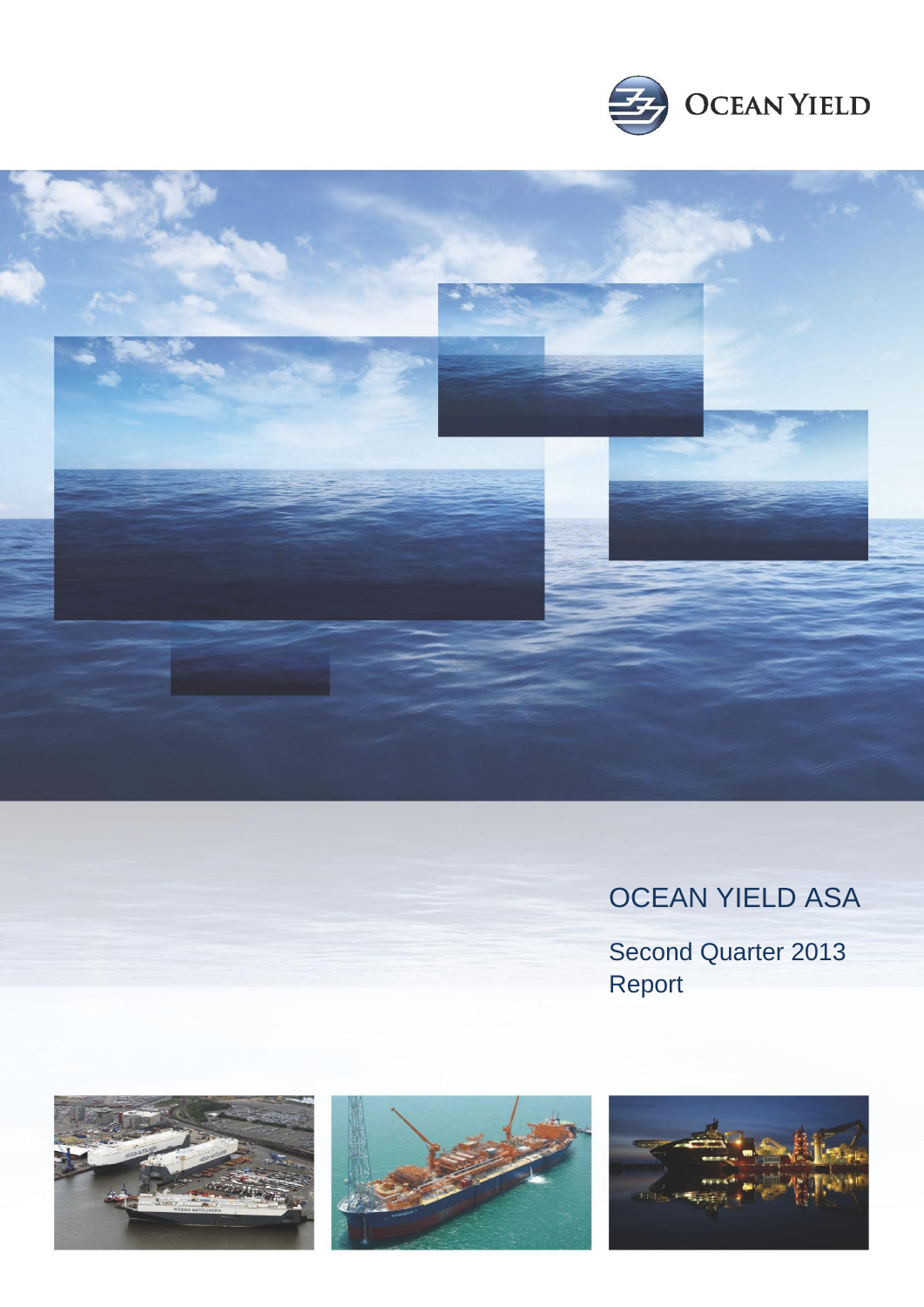## Second Quarter and Half Year 2013 Report

Oslo, 27<sup>th</sup> August 2013, Ocean Yield ASA ("Ocean Yield" or the "Company") announces preliminary results for the second quarter and half year ending  $30<sup>th</sup>$  June, 2013.

### **Highlights**

- Consolidated EBITDA was USD 50.6 million for the second quarter 2013 compared to USD 38.8 million for the second quarter 2012.
- Consolidated Net Profit after tax was USD 19.9 million for the second quarter 2013 compared to USD 11.7 million for the second quarter 2012.
- The AHTS newbuilding "Far Statesman" was delivered to the Company on 4<sup>th</sup> June 2013.
- After the end of the second quarter, Ocean Yield completed a Public Offering of 33.5 million new shares which was priced at NOK 27 per share with gross proceeds, including additional shares sold to management, of NOK 904.1 million. The shares commenced trading on the Oslo Stock Exchange on  $5<sup>th</sup>$  July 2013.
- Selected key financial figures for the second quarter 2013 compared to the second quarter 2012 and first half 2013 compared to pro-forma first half 2012 figures:

| <b>Consolidated</b>       |         |         |                 | First half 2012 |
|---------------------------|---------|---------|-----------------|-----------------|
| key numbers - USD million | Q2 2013 | Q2 2012 | First half 2013 | (pro-forma)     |
| Revenues                  | 60.0    | 45.8    | 116.6           | 91.1            |
| EBITDA                    | 50.6    | 38.8    | 99.4            | 74.0            |
| Net profit after tax      | 19.9    | 11.7    | 37.1            | 21.2            |
| Earnings per share - USD  | $0.20*$ | 0.12    | 0.37            | 0.21            |
|                           |         |         |                 |                 |
| Cash                      | 60.1    | 78.4    |                 |                 |
| Total assets              | 1 604.6 | 1160.1  |                 |                 |
| Interest bearing debt     | 964.0   | 551.1   |                 |                 |
| Net interest bearing debt | 883.9   | 452.7   |                 |                 |
| Total equity              | 522.0   | 500.0   |                 |                 |
|                           |         |         |                 |                 |
|                           |         |         |                 |                 |

\*Calculated on 100,000,000 shares, which was the number of shares outstanding as of 30.06.2013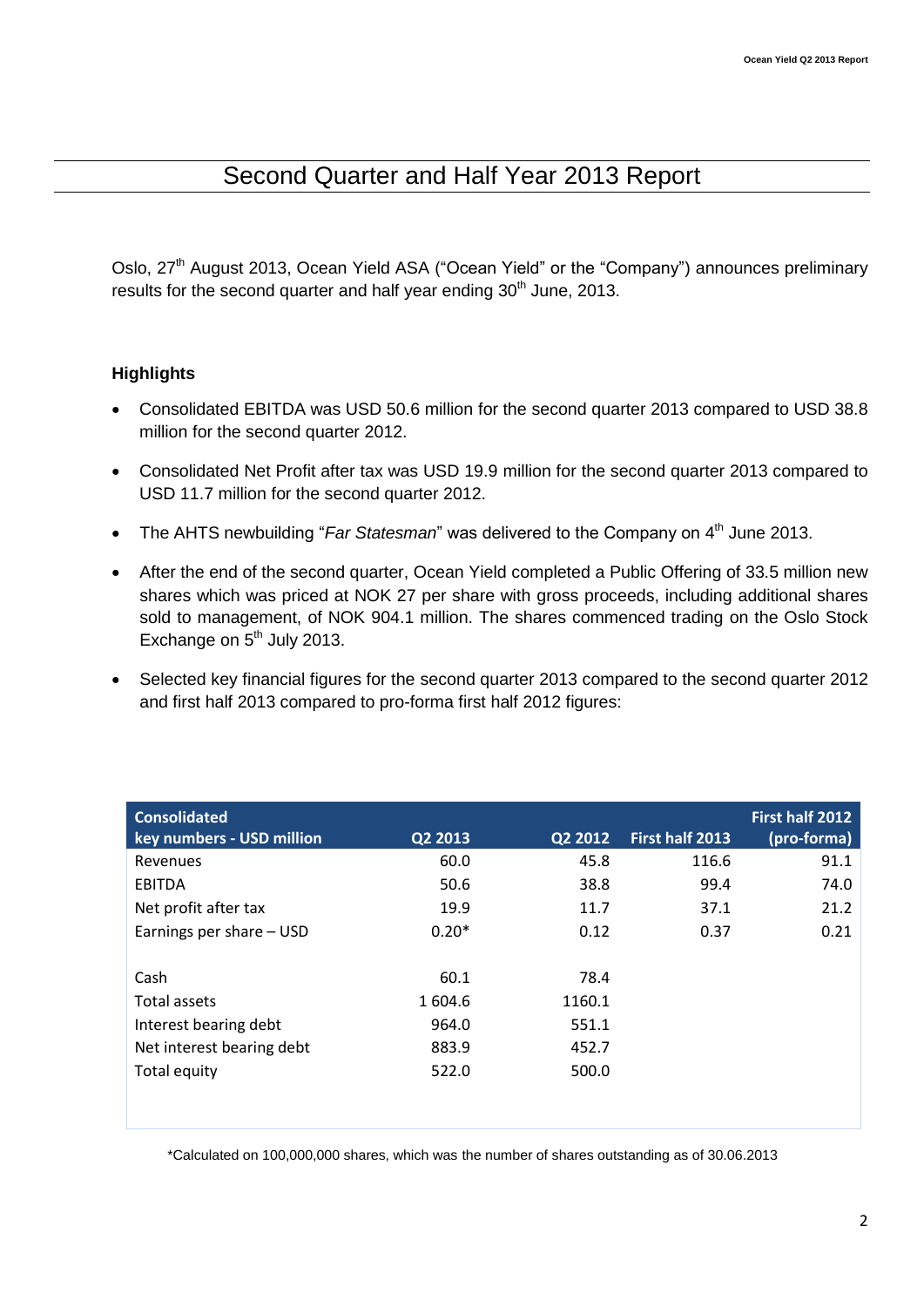### **Second quarter results**

Operating Revenues for Q2 2013 were USD 60.0 million compared to USD 45.8 million for Q2 2012. Operating expenses, which are related to the FPSO *Dhirubhai-1*, were USD 3.9 million for Q2 2013, compared to USD 4.2 million for Q2 2012. Depreciation and amortization was USD 25.0 million in Q2 2013, compared to USD 20.6 million in Q2 2012. The increase in depreciation relates to delivery of the *Lewek Connector* in October 2012, the *Far Senator* at the end of Q1 2013 and delivery of the *Far Statesman* in early June. Wages and other personnel expenses were USD 2.8 million compared to USD 1.4 million in Q2 2012. The Q2 2013 amount includes annual discretionary bonuses to employees of approximately USD 0.9 million.

Financial income was USD 7.4 million in Q2 2013 as compared to USD 2.6 million in Q2 2012. Out of the USD 7.4 million recognized, approximately USD 4.4 million is interest income and approximately USD 2.8 million is a non-recurring item. Financial expenses were USD 9.8 million in Q2 2013, as compared to USD 6.1 million in Q2 2012. The main reason for the increase is drawdown on loans related to delivery of new vessels, including the *Far Senator* and the *Far Statesman*. Mark-to-market of derivatives was negative USD 3.4 million in Q2 2013, as compared to USD 0.0 million in Q2 2012. The negative mark-to-market amount is mainly related to the crosscurrency interest rate swap on the Company's bond loan, which has been swapped from NOK to USD. This amount has no cash impact. The Net Profit after tax for Q2 2013 was USD 19.9 million compared to USD 11.7 million for Q2 2012.

Book Equity was USD 522.0 million at the end of the second quarter 2013, compared to USD 500.0 at the end of Q2 2012. Book Equity at the end of Q1 2013 was USD 546.8 million. The change in equity from Q1 to Q2 2013 was due to a net profit of USD 19.9 million, other comprehensive Income of negative USD 4.8 million and declaration of dividends for 2012 of USD 40 million. USD 20 million of dividends for 2012 was paid at the end of June and the remaining dividends will be paid in September 2013.

#### **Year to date results**

Operating revenues for the first half 2013 were USD 116.6 million as compared to USD 91.1 million on a pro-forma basis for the first half 2012. EBITDA was USD 99.4 million for the first half 2013, compared to USD 74.0 million for the first half 2012. Depreciation was USD 49.2 million, compared to USD 41.4 million in the first six months of 2012, as a result of delivery of additional vessels into Ocean Yield's fleet. Operating Profit was USD 50.2 million as compared to USD 26.3 million for the first half 2012.

Financial income was USD 12.0 million for the first half 2013, compared to USD 5.5 million on a proforma basis for the first half 2012. The increase in financial income is related to the acquisition of bonds in American Shipping Company that was completed on March 31<sup>st</sup> 2012. Financial expenses were USD 17.9 million in the first half 2013, compared to USD 9.7 million in the first half of 2012. The increase in financial expenses relates to interest expenses on Ocean Yield's bond loan and bank financing of new vessels. Net Profit after tax was USD 37.1 million in the first half 2013, compared to USD 21.2 million for the first half 2012.

### **Main events during the second quarter**

• On 4<sup>th</sup> June 2013 the AHTS newbuilding vessel *Far Statesman* was delivered to Ocean Yield and immediately commenced its 12-year bareboat charter to Farstad Supply AS. Together with the AHTS vessel "*Far Senator*", which was delivered at the end of March 2013, this contributed positively to Net Profit after tax in the second quarter 2013. The *Far Statesman* was acquired for approximately USD 105 million (NOK 611 million). Bank financing for approximately 75 per cent of the purchase price was drawn down on delivery. The vessel was built at Vard Langsten and is of UT 731 CD design, being a high-end AHTS vessel with 24,371 BHP and 265 mt bollard pull.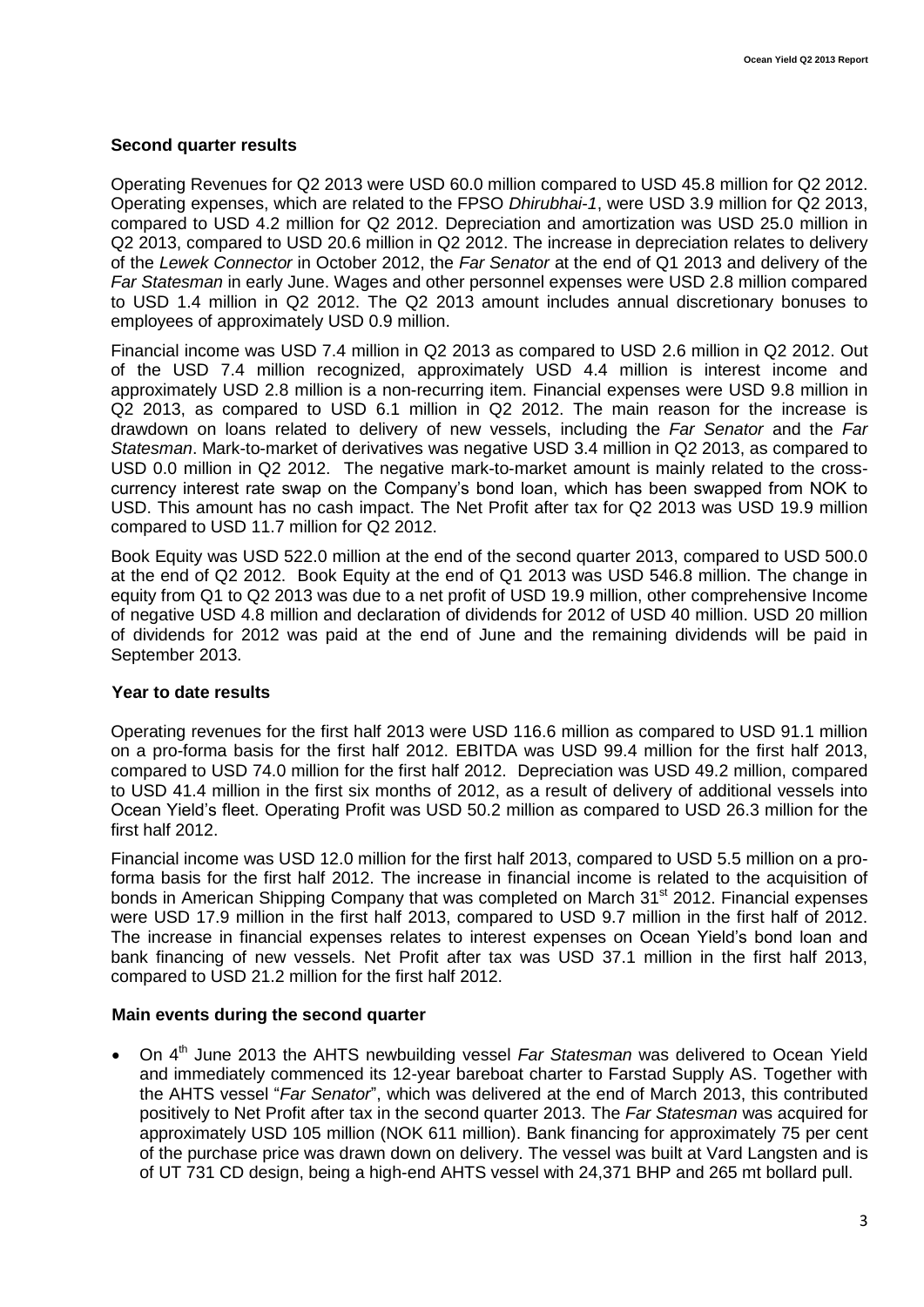- The FPSO *Dhirubhai -1*, which is on a long-term charter to Reliance Industries Ltd., had an operational utilisation of 99.8% in the quarter. The *Aker Wayfarer*, the *Lewek Connector, Far Senator, Far Statesman* and the *Geco Triton* received charter hire as per their respective bareboat agreements
- In May, the Company established a loan facility related to the FPSO *Dhirubhai-1*, which will allow the company to re-draw the cash sweep amounts payable annually. The loan agreement will, on an uncommitted basis, allow for this tranche to be increased up to USD 101 million, for the financing of future cash sweep payments.

#### **Main events post the second quarter**

 In June Ocean Yield launched an initial public offering of 33.5 million new shares. After adjusting the initial price range, the offering was oversubscribed and priced at NOK 27 per share. The transaction closed in the beginning of July, post the second quarter, and the shares started trading on the Oslo Stock Exchange on the  $5<sup>th</sup>$  of July 2013. The offering received particular strong demand from US institutional investors and Norwegian retail investors. Following the IPO, Ocean Yield has more than 3,700 shareholders.

Gross proceeds from the offering were NOK 904.1 million, including proceeds from an additional 236,110 shares subscribed by Ocean Yield's management and key employees. The Company's new shares were registered on the  $4<sup>th</sup>$  July 2013, increasing the share capital to NOK 1,337,361,100 divided into 133,736,110 shares each having a par value of NOK 10.00. As part of the stabilization program in connection with the IPO, Aker ASA sold 1,757,425 shares in Ocean Yield and thereafter controls 73.46% of the shares in the company.

With effect as of the listing of the shares on  $5<sup>th</sup>$  July 2013, three new independent board members assumed their position as directors of Ocean Yield. The board now consists of Mr. Trond Brandsrud (chairman), Mr. Kjell Inge Røkke (director), Mr. Jens Ismar (director), Ms. Anne-Christin Døvigen (director) and Ms. Annicken Gann Kildahl (director).

#### **Fleet status:**

The charter backlog at the end of the second quarter was USD 1.8 billion in revenues and USD 1.6 billion in EBITDA. Average remaining contract tenor (weighted by EBITDA) as of the end of the second quarter was 7.3 years

| <b>Vessel</b>          | <b>Vessel type</b> | <b>Client</b>         | <b>Contract</b><br>expiry | <b>Remaining</b><br>tenor.<br>(years) | <b>EBITDA</b><br><b>Backlog</b><br>USD M** |
|------------------------|--------------------|-----------------------|---------------------------|---------------------------------------|--------------------------------------------|
| Dhirubhai-1            | <b>FPSO</b>        | Reliance              | $Sep-18$                  | 5.2                                   | 549                                        |
| Aker Wayfarer          | Subsea             | <b>Aker Solutions</b> | $Sep-20$                  | 7.3                                   | 285                                        |
| Lewek Connector        | Subsea             | Ezra/EMAS AMC         | $Oct-22$                  | 9.3                                   | 355                                        |
| Höegh 4401 (newbuild)* | Car Carrier        | Höegh Autoliners      | Apr-26                    | 12.0                                  | 86                                         |
| Höegh 4402 (newbuild)* | <b>Car Carrier</b> | Höegh Autoliners      | <b>Aug-26</b>             | 12.0                                  | 86                                         |
| <b>FAR Senator</b>     | <b>AHTS</b>        | Farstad               | $Mar-25$                  | 11.7                                  | 131                                        |
| Far Statesman          | <b>AHTS</b>        | Farstad               | $Jun-25$                  | 11.9                                  | 134                                        |
| Geco Triton            | Seismic            | WesternGeco           | $Dec-15$                  | 2.5                                   | 14                                         |

*\* Contract start for Höegh 4401 / 4402 is expected to be April 2014 and August 2014 respectively*

*\*\*Figures are based on management estimates regarding operating expenses on the Dhirubhai-1 which may be subject to change in addition to certain purchase options in bareboat charter contracts not being exercised*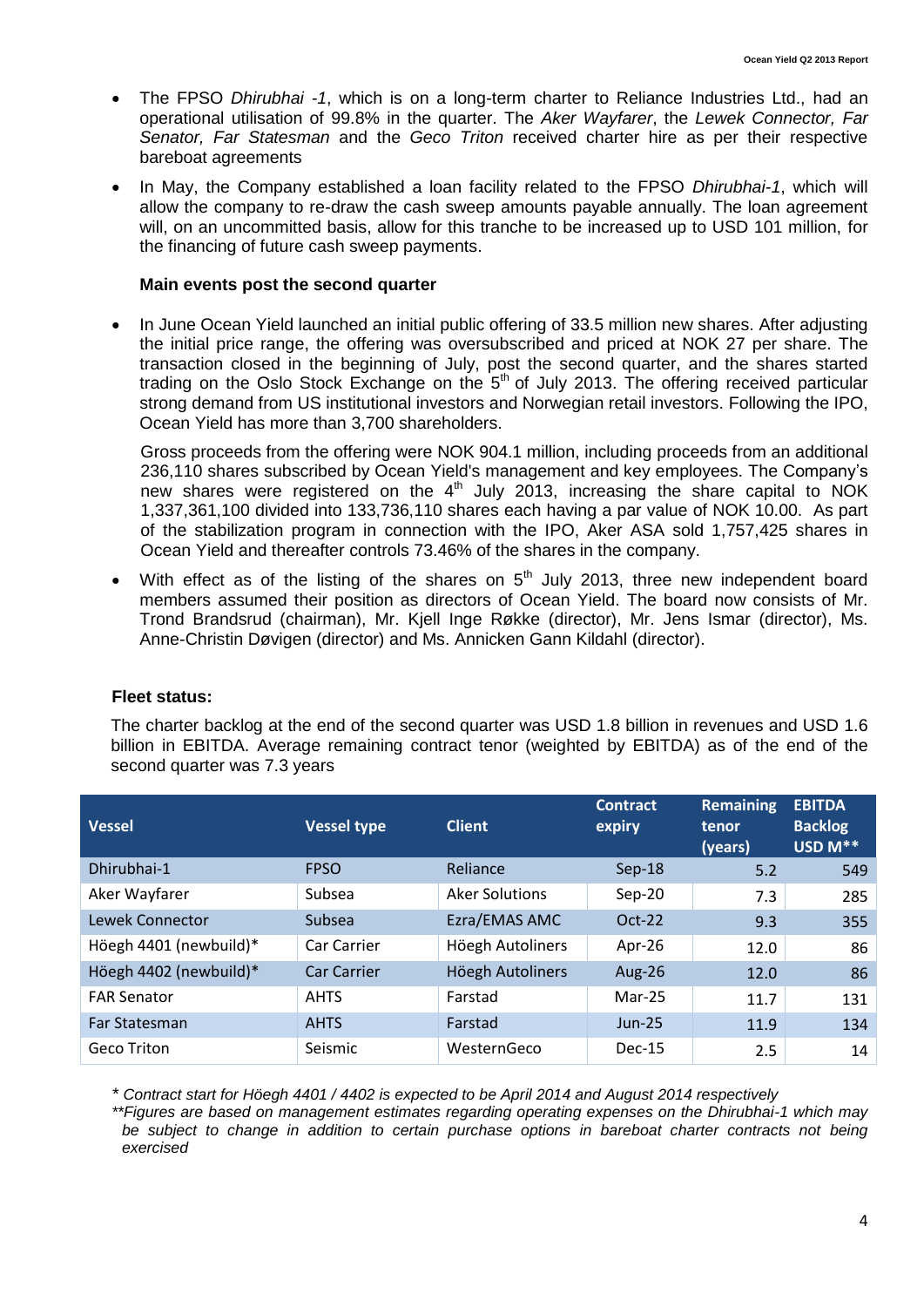#### **Risks:**

The Company is exposed to a number of risks, including counterparty risk, operating risk on the *Dhirubhai-1*, interest rate risk, currency risk and residual value risk. The Company is of the opinion that the overall risk picture is balanced and unchanged from what was described in our annual report for 2012. For a more detailed description of risk factors, please refer to the annual report for 2012.

#### **Strategy and Outlook:**

Ocean Yield is a ship owning company with investments within oil-service and industrial shipping. The company focuses on modern assets with long-term charters to solid counterparties. The company has a significant contract backlog that offers visibility with respect to future earnings and dividend capacity. Ocean Yield has an ambition to pay attractive and growing semi-annual dividends to its shareholders.

With the proceeds from the initial public offering, Ocean Yield currently has a strong cash position and substantial investment capacity. The Company is actively pursuing new potential investments within the oil-service and industrial shipping segments and the Company expects to continue to grow its investment portfolio going forward.

Target dividend for the year 2013 is USD 0.46 per share, payable with 50% in April 2014 and 50% in September 2014.

> 27<sup>th</sup> August 2013 Ocean Yield ASA

*Chairman Director Director*

Trond Brandsrud Kjell Inge Røkke Annicken Gann-Kildahl

Anne Christin Døvigen Jens Ismar Cars Solbakken  *Director Director CEO*

Company contacts:

| Lars Solbakken, Chief Executive Officer | +47 24 13 01 90 |
|-----------------------------------------|-----------------|
| Eirik Eide, Chief Financial Officer     | +47 24 13 01 91 |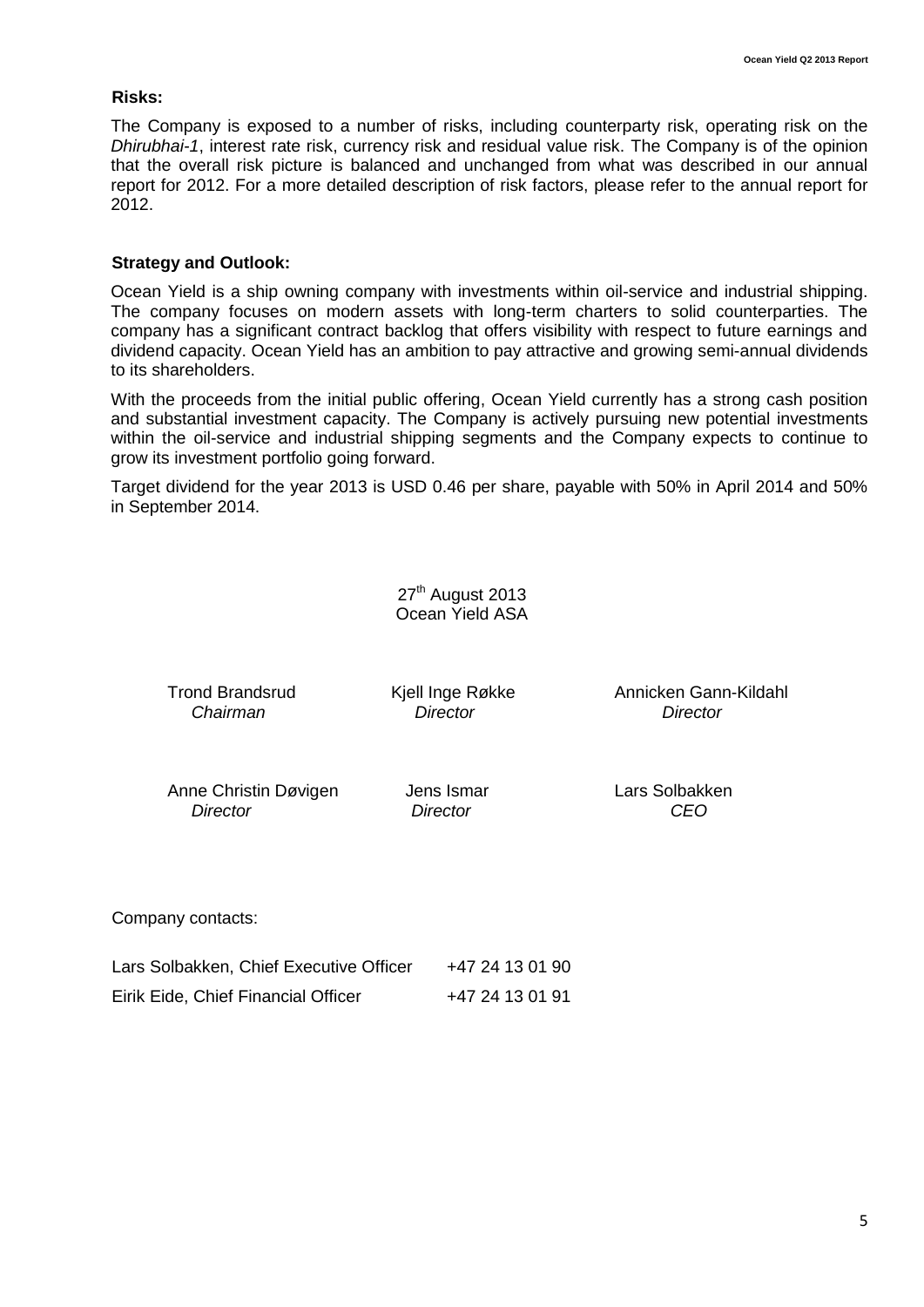#### **Directors' responsibility statement:**

Today, the Board of Directors and the company's chief executive officer reviewed and approved the interim financial report and the unaudited condensed interim consolidated financial statements for the second quarter and the first half of 2013.

The interim consolidated financial statement has been prepared and presented in accordance with IAS 34 Interim Financial Reporting as endorsed by the EU, and the additional requirements found in the Norwegian Securities Trading Act.

To the best of our knowledge:

The interim consolidated financial statement for the second quarter and the first half of 2013 has been prepared in accordance with applicable accounting standards.

The interim consolidated financial statement provides a true and fair picture of the Company's assets, liabilities, financial position, and profit as of 30 June 2013.

The interim financial report for the first six months of 2013 also includes a fair overview of the development and performance of the business, and it also provides a true and fair description of the most important risks and uncertainties the group may face.

> 27<sup>th</sup> August 2013 Ocean Yield ASA

*Chairman Director Director*

Trond Brandsrud Kjell Inge Røkke Annicken Gann-Kildahl

Anne Christin Døvigen Jens Ismar Lars Solbakken  *Director Director CEO*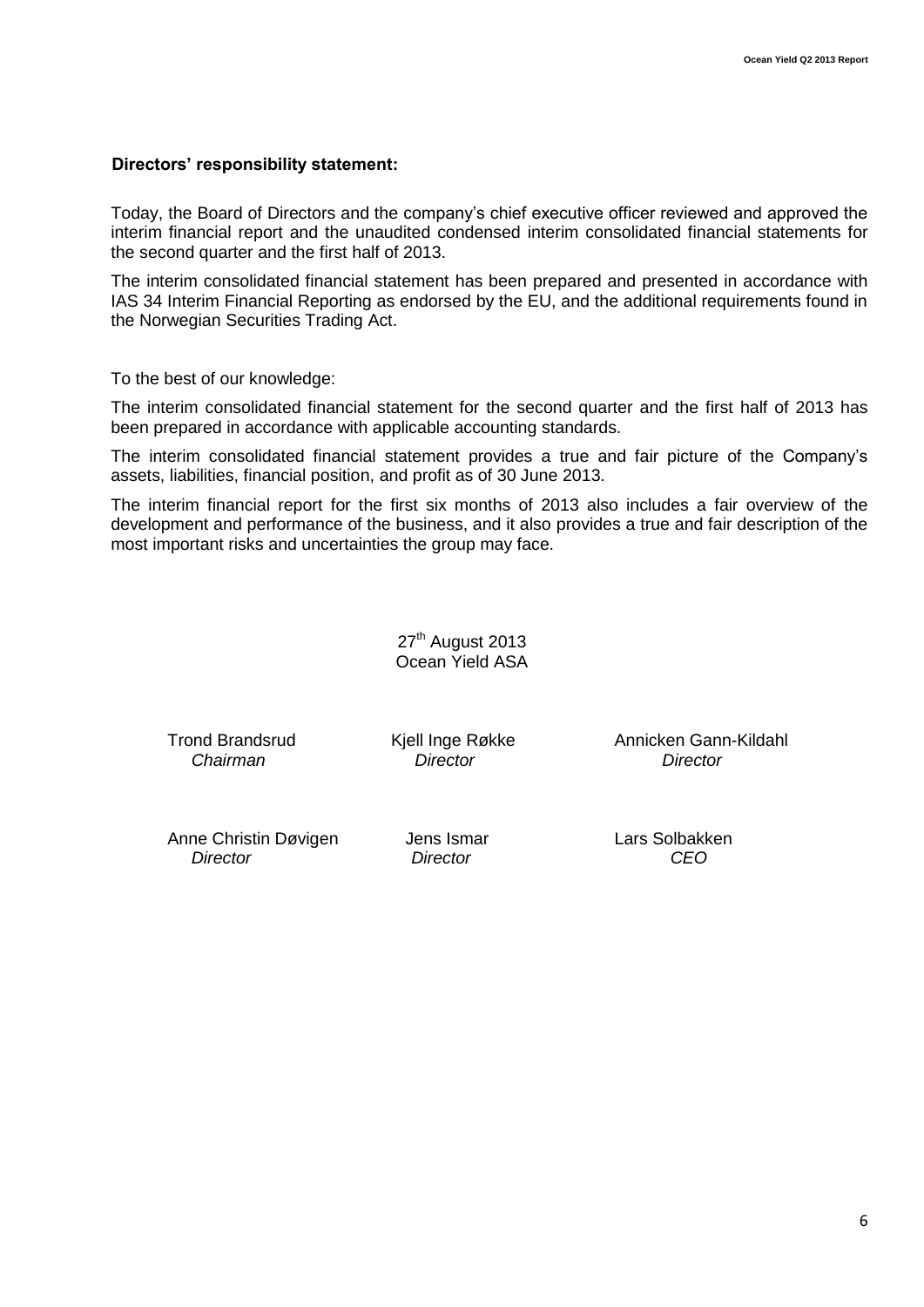# **Ocean Yield ASA group condensed consolidated financial statement for Q2 2013 and first half 2013**

### **Income statement and total comprehensive income**

| Income statement                                 |      |                          |             |                          |                          | Pro forma | Pro forma |
|--------------------------------------------------|------|--------------------------|-------------|--------------------------|--------------------------|-----------|-----------|
|                                                  |      | 1st Quarter              | 2nd Quarter | 2nd Quarter              | 1st Half                 | 1st Half  | Jan - Dec |
| Amounts in USD million                           | Note | 2013                     | 2013        | 2012                     | 2013                     | 2012      | 2012      |
|                                                  |      |                          |             |                          |                          |           |           |
| Operating revenues                               | 5    | 56.6                     | 60.0        | 45.8                     | 116.6                    | 91.1      | 188.0     |
| Vessel operating expenses                        | 6    | (3.9)                    | (3.9)       | (4.2)                    | (7.8)                    | (8.8)     | (16.3)    |
| Wages and other personnel expenses               | 7    | (1.7)                    | (2.8)       | (1.4)                    | (4.5)                    | (5.1)     | (10.1)    |
| Other operating expenses                         |      | (2.2)                    | (2.7)       | (1.3)                    | (4.9)                    | (3.3)     | (10.2)    |
| <b>EBITDA</b>                                    | 5    | 48.8                     | 50.6        | 38.8                     | 99.4                     | 74.0      | 151.4     |
| Depreciation and amortization                    | 11   | (24.2)                   | (25.0)      | (20.6)                   | (49.2)                   | (41.4)    | (85.9)    |
| Impairment charges and other non-recurring items |      | $\overline{\phantom{a}}$ | ۰           | (3.3)                    | $\overline{\phantom{a}}$ | (6.3)     | (5.9)     |
| <b>Operating profit</b>                          |      | 24.7                     | 25.5        | 15.0                     | 50.2                     | 26.3      | 59.7      |
| Financial income                                 | 8    | 4.6                      | 7.4         | 2.6                      | 12.0                     | 5.5       | 11.4      |
| Financial expenses                               | 9    | (8.1)                    | (9.8)       | (6.1)                    | (17.9)                   | (9.7)     | (24.7)    |
| Mark to market of derivatives                    | 10   | (3.4)                    | (3.4)       | $\overline{\phantom{a}}$ | (6.7)                    | (0.0)     | (1.7)     |
| <b>Profit before tax</b>                         |      | 17.8                     | 19.8        | 11.5                     | 37.6                     | 22.1      | 44.6      |
| Income tax expense                               |      | (0.7)                    | 0.2         | 0.2                      | (0.5)                    | (0.8)     |           |
| Net profit after tax                             |      | 17.1                     | 19.9        | 11.7                     | 37.1                     | 21.2      | 44.7      |

| Total comprehensive income                                                                                                              |             |             |             |          | Pro forma | Pro forma |
|-----------------------------------------------------------------------------------------------------------------------------------------|-------------|-------------|-------------|----------|-----------|-----------|
|                                                                                                                                         | 1st Quarter | 2nd Quarter | 2nd Quarter | 1st Half | 1st Half  | Jan - Dec |
| Amounts in USD million                                                                                                                  | 2013        | 2013        | 2012        | 2013     | 2012      | 2012      |
| Result for the period<br>Other comprehensive income, net of income tax for<br>items that may be reclassified to the income<br>statement | 17.1        | 19.9        | 11.7        | 37.1     | 21.2      | 44.7      |
| Currency translation differences                                                                                                        | (4.1)       | (4.8)       | (7.4)       | (8.9)    | (0.4)     | 9.4       |
|                                                                                                                                         | (4.1)       | (4.8)       | (7.4)       | (8.9)    | (0.4)     | 9.4       |
| Total comprehensive income for the period                                                                                               | 13.1        | 15.1        | 4.3         | 28.2     | 20.9      | 54.0      |
| Attributable to:                                                                                                                        |             |             |             |          |           |           |
| Equity holders of the parent                                                                                                            | 13.1        | 15.1        | 4.3         | 28.2     | 20.9      | 54.0      |
| Total comprehensive income for the period                                                                                               | 13.1        | 15.1        | 4.3         | 28.2     | 20.9      | 54.0      |
| Basic and diluted earnings per share (USD)                                                                                              | 0.17        | 0.20        | 0.12        | 0.37     | 0.21      | 0.45      |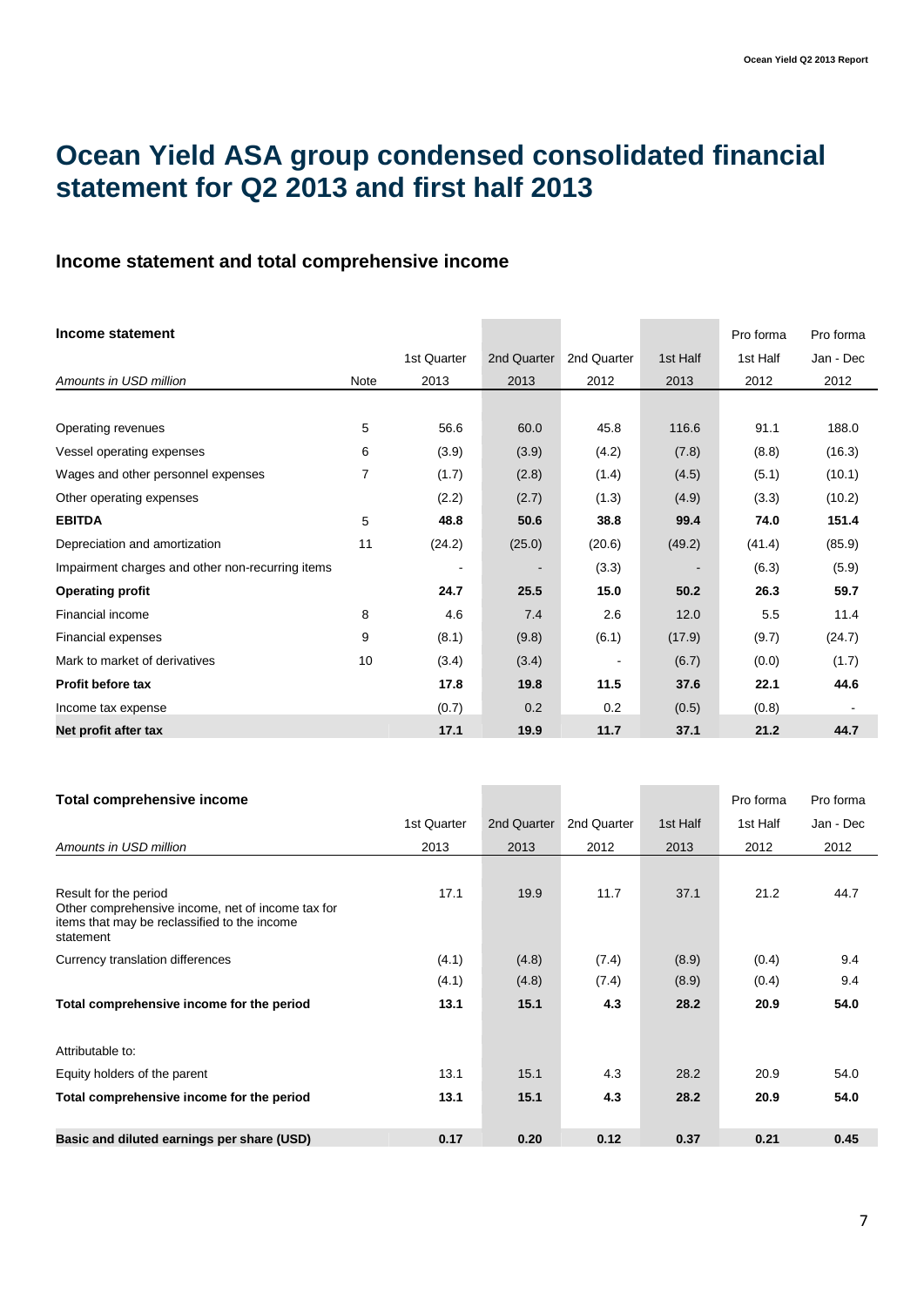### **Balance sheet**

|                                                           |      | 31 March | 30 June | 30 June  | 31 December |
|-----------------------------------------------------------|------|----------|---------|----------|-------------|
| Amounts in USD million                                    | Note | 2013     | 2013    | 2012     | 2012        |
|                                                           |      |          |         |          |             |
| <b>ASSETS</b>                                             |      |          |         |          |             |
| Vessels and equipment                                     | 11   | 1 241.0  | 1 307.3 | 858.5    | 1 157.7     |
| Intangible assets                                         |      | 38.3     | 38.3    | 38.3     | 38.3        |
| Deferred tax assets                                       |      | 9.2      | 9.7     | 9.6      | 10.1        |
| Restricted cash deposits                                  |      | 20.0     | 20.0    | 20.0     | 20.0        |
| <b>Investments in AMSC Bonds</b>                          |      | 148.0    | 150.1   | 136.7    | 151.8       |
| Other non-current assets                                  |      |          | 0.5     | 1.0      |             |
| <b>Total non-current assets</b>                           |      | 1456.6   | 1 526.0 | 1 0 64.1 | 1 378.0     |
|                                                           |      |          |         |          |             |
| Trade receivables and other interest-free receivables     |      | 18.9     | 18.5    | 17.6     | 15.8        |
| Cash and cash equivalents                                 |      | 63.7     | 60.1    | 78.4     | 104.6       |
| <b>Total current assets</b>                               |      | 82.7     | 78.6    | 96.0     | 120.4       |
| <b>Total assets</b>                                       |      | 1 539.2  | 1 604.6 | 1 160.1  | 1 498.4     |
|                                                           |      |          |         |          |             |
| <b>EQUITY AND LIABILITIES</b>                             |      |          |         |          |             |
| Share capital                                             |      | 175.6    | 175.6   | 175.6    | 175.6       |
| Other paid-in capital                                     |      | 400.4    | 400.4   | 400.4    | 400.4       |
| Total paid-in capital                                     |      | 576.0    | 576.0   | 576.0    | 576.0       |
| Retained earnings and translation reserves                |      | (29.1)   | (54.0)  | (76.0)   | (43.0)      |
| Total equity attributable to equity holders of the parent |      | 546.8    | 522.0   | 500.0    | 533.0       |
| <b>Total equity</b>                                       | 13   | 546.8    | 522.0   | 500.0    | 533.0       |
| Interest-bearing loans                                    | 12   | 800.9    | 838.7   | 481.7    | 746.6       |
| Deferred tax liabilities                                  |      | 0.6      | 1.3     | 1.5      |             |
| <b>Pension liabilities</b>                                |      | 0.3      | 0.4     | 0.6      | 1.6         |
| Mobilization fee and advances                             |      | 80.9     | 75.5    | 93.1     | 86.7        |
| Other interest-free long term liabilities                 |      | (0.0)    | (0.0)   | 1.8      | 1.8         |
| <b>Total non-current liabilities</b>                      |      | 882.6    | 915.8   | 578.7    | 836.7       |
| Interest-bearing short term debt                          | 12   | 93.0     | 125.4   | 69.4     | 111.8       |
| Trade and other payables                                  |      | 16.8     | 41.4    | 12.1     | 17.0        |
| <b>Total current liabilities</b>                          |      | 109.8    | 166.8   | 81.5     | 128.7       |
| <b>Total liabilities</b>                                  |      | 992.4    | 1 082.6 | 660.2    | 965.4       |
| <b>Total equity and liabilities</b>                       |      | 1 539.2  | 1604.6  | 1 160.1  | 1 498.4     |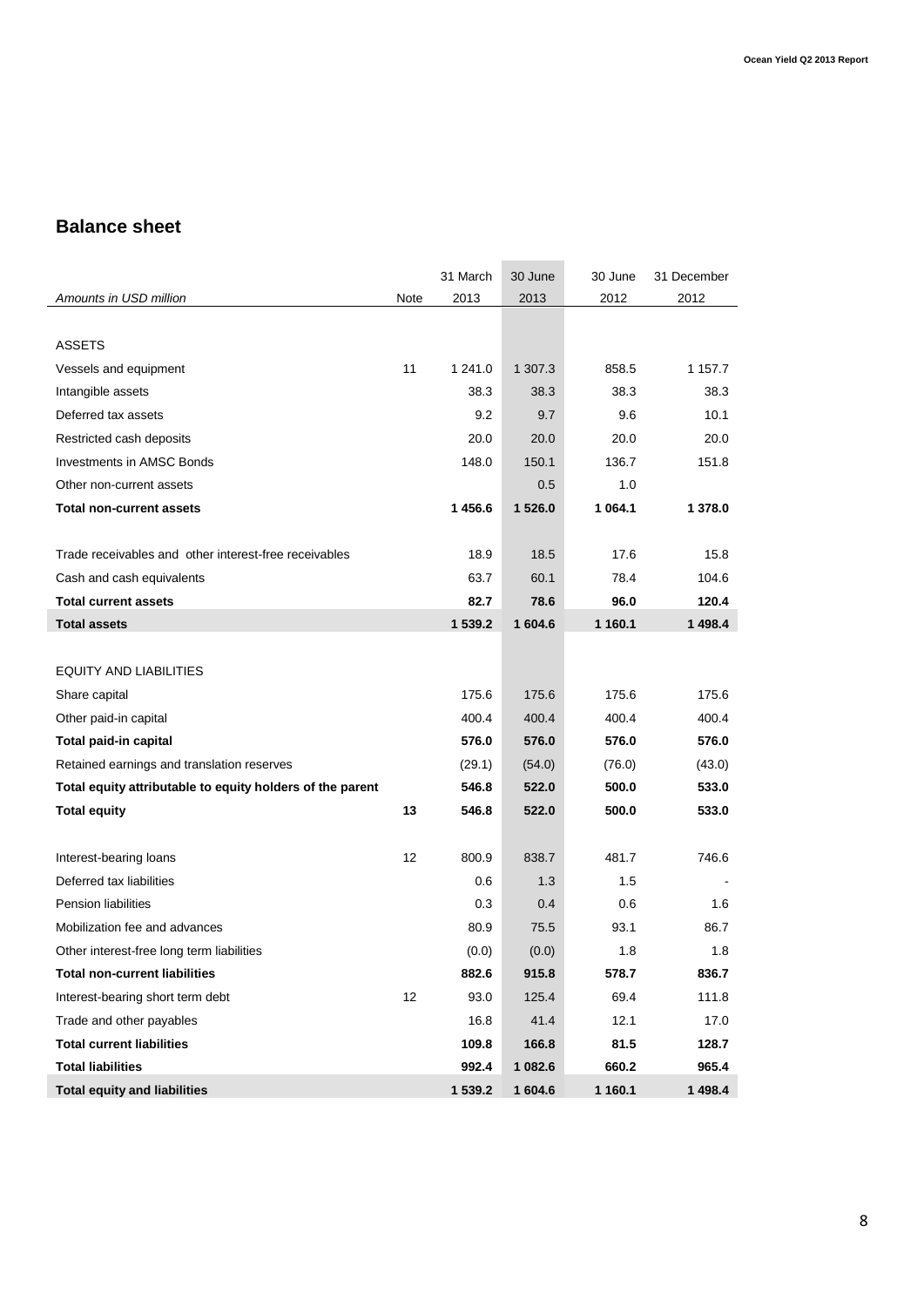### **Change in equity**

|                                            |      |             |             |             |          | Pro forma | Pro forma |
|--------------------------------------------|------|-------------|-------------|-------------|----------|-----------|-----------|
|                                            |      | 1st Quarter | 2nd Quarter | 2nd Quarter | 1st Half | 1st Half  | Jan - Dec |
| Amounts in USD million                     | Note | 2013        | 2013        | 2012        | 2013     | 2012      | 2012      |
| Balance at the beginning of the period     |      | 533.0       | 546.8       | 495.6       | 533.0    | 478.9     | 478.9     |
| Profit for the period                      |      | 17.1        | 19.9        | 11.7        | 37.1     | 21.4      | 44.7      |
| Other comprehensive income                 |      | (4.1)       | (4.8)       | (7.4)       | (8.9)    | (0.4)     | 9.4       |
| Total comprehensive income                 |      | 13.1        | 15.1        | 4.3         | 28.2     | 21.1      | 54.0      |
| Dividend                                   |      |             | (40.0)      |             | (40.0)   |           |           |
| Impact of implementing IAS 19R, net of tax | 3    | 0.8         |             |             | 0.8      |           |           |
| Balance at the end of the period           |      | 546.8       | 522.0       | 500.0       | 522.0    | 500.0     | 533.0     |

# **Cash flow statement Cash flow statement**

|                                                                            |      | 1st Quarter | 2nd Quarter | 2nd Quarter | 1st Half | 1st Half | Jan - Dec |
|----------------------------------------------------------------------------|------|-------------|-------------|-------------|----------|----------|-----------|
| Amounts in USD million                                                     | Note | 2013        | 2013        | 2012        | 2013     | 2012     | 2012      |
|                                                                            |      |             |             |             |          |          |           |
| Profit before tax                                                          |      | 17.8        | 19.8        | 11.5        | 37.6     | 22.1     | 44.6      |
| Sales losses/gains (-) and write-downs                                     |      |             |             | 3.3         |          | 6.3      | 6.0       |
| Depreciation and amortization                                              |      | 24.2        | 25.0        | 20.6        | 49.2     | 41.4     | 85.9      |
| Other changes in operating activities                                      |      | (12.4)      | (4.0)       | (8.2)       | (16.3)   | (12.6)   | (17.9)    |
| Net cash flow from operating activities                                    |      | 29.6        | 40.8        | 27.2        | 70.4     | 57.1     | 118.7     |
| Proceeds from sales of property, plant and                                 |      |             |             |             |          |          |           |
| equipment                                                                  | 11   |             |             | 11.2        |          | 11.2     | 11.2      |
| Acquisition of property, plant and equipment                               | 11   | (120.9)     | (104.9)     |             | (225.8)  | (0.0)    | (327.3)   |
| Net cash flow from investing activities                                    |      | (120.9)     | (104.9)     | 11.2        | (225.8)  | 11.2     | (316.1)   |
| Proceeds from issuance of long-term interest-<br>bearing debt              | 12   | 80.5        | 116.4       |             | 197.0    |          | 334.9     |
| Repayment of long-term interest-bearing debt                               | 12   | (29.0)      | (35.2)      | (21.8)      | (64.2)   | (51.5)   | (96.6)    |
| Dividend paid                                                              |      |             | (20.0)      |             | (20.0)   |          |           |
| Net cash flow from financing activities                                    |      | 51.6        | 61.2        | (21.8)      | 112.7    | (51.5)   | 238.3     |
| Net change in cash and cash equivalents                                    |      | (39.7)      | (2.9)       | 16.5        | (42.6)   | 16.8     | 40.8      |
| Exchange rate differences<br>Cash and cash equivalents at beginning of the |      | (1.1)       | (0.8)       | (1.9)       | (1.9)    | 0.1      | 2.2       |
| period<br>Cash and cash equivalents at the end of the                      |      | 104.6       | 63.7        | 63.7        | 104.6    | 61.5     | 61.5      |
| period                                                                     |      | 63.7        | 60.1        | 78.4        | 60.1     | 78.4     | 104.6     |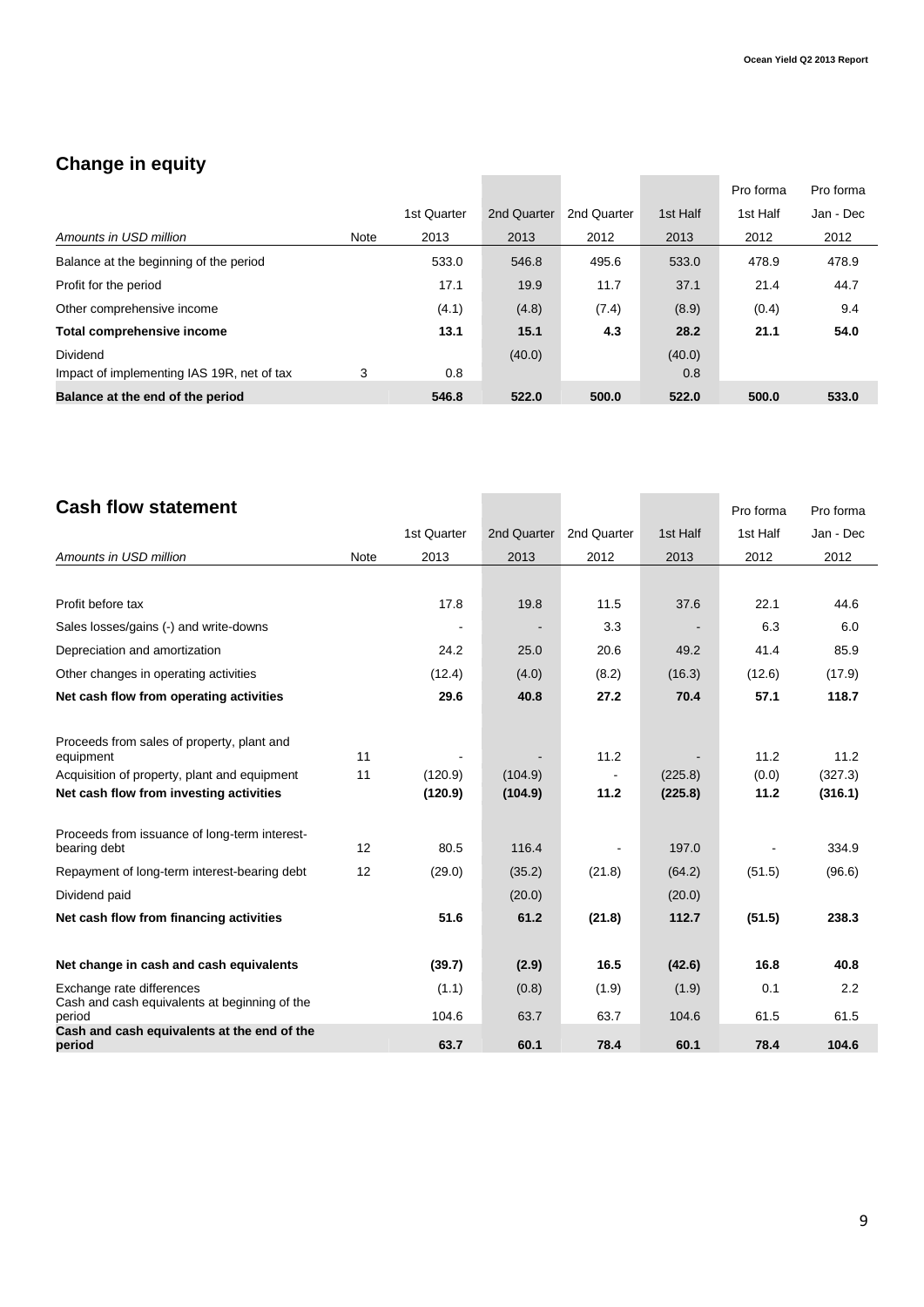### **Notes to the condensed consolidated interim financial statements for Ocean Yield ASA for the second quarter 2013 and for the first half 2013**

#### **Note 1 Introduction – Ocean Yield ASA**

Ocean Yield ASA is a company domiciled in Norway. The condensed consolidated interim, unaudited financial statements for the first half of 2013, ended 30 June 2013, comprise Ocean Yield ASA and its subsidiaries (together referred to as the "Group"). The financial statement for the 1st half 2013 include the financial statements of the parent company, Ocean Yield ASA and its subsidiaries owned at end of 1st half 2013.

The consolidated financial statements of the Group for the year ended 31 December 2012 and quarterly reports, which includes information on the basis of preparation of the pro-forma information for first half 2012 and full year 2012 are available at www.oceanyield.no.

#### **Note 2 Statement of compliance**

The condensed consolidated interim financial statements have been prepared in accordance with IAS 34 Interim Financial Reporting as endorsed by EU, and the Norwegian additional requirements in the Securities Trading Act. They do not include all of the information required for full annual financial statements, and should be read in conjunction with the consolidated financial statements of the Group as at and for the year ended 31 December 2012.

A number of standards, amendments to standards and interpretations are not yet effective for the period ended 30 June 2013, and have not been applied in preparing these consolidated financial statements:

IFRS 10 Consolidated Financial statements, IFRS 11 Joint Arrangements and IFRS 12 Disclosures of Interests in Other Entities, in addition amendments to the standards IAS 27 Separate Financial Statements and IAS 28 Investments in Associates and Joint Ventures. These new and amended standards are effective from 1 January 2014.

The implementation of IFRS 9 Financial Instruments (mandatory from 1 January 2015) may result in certain amendments to the measurement and classification of financial instruments.

These condensed consolidated interim financial statements, which have not been subject to audit or review by independent accountants, were approved by the Board of Directors on 27 August 2013.

#### **Note 3 Significant accounting principles**

The Group has as of 1 January 2013, implemented revised IAS 19 Employee benefits (IAS 19R), IFRS 13 Fair Value Measurement and amendments to IAS 1 Presentation of Financial Statements. Other accounting policies applied by the Group in these condensed consolidated interim financial statements are the same as those applied by the group in its consolidated financial statements as at and for the year ended 31 December 2012.

#### IAS 19R

The Group has previously employed the "corridor" method for accounting of unamortised estimate deviations. The corridor method is no longer permitted and, in accordance with IAS 19R, all actuarial gains and losses are to be recognised under other comprehensive income (OCI). Return on pension plan assets was previously calculated on the basis of a long-term expected return on the pension plan assets. Due to the application of IAS 19R, the net interest cost of the period is now calculated by applying the discount rate applicable to the liability at the start of the period on the net liability. Thus, the net interest cost comprises interest on the liability and return on the pension plan assets, both calculated with the discount rate. Changes in net pension liabilities due to premium payments and pension benefits are taken into consideration. The difference between actual return on the pension plan assets and the recognised return is recognised against the OCI on an on-going basis. The changes in IAS 19R required retrospective implementation, but have been assessed to be immaterial as regards their impact on Ocean Yield financial statements for previous reporting periods. Consequently prior periods' information has not been restated to reflect the impact of the implemented standards and amendments.

#### **Note 4 Estimates**

The preparation of interim financial statements requires management to make judgments, estimates and assumptions that affect the application of accounting policies and the reported amounts of assets and liabilities, income and expense. Actual results may differ from these estimates.

The most significant judgments made by management in preparing these condensed consolidated interim financial statements in applying the Group's accounting policies, and the key sources of estimation uncertainty, are the same as those applied to the consolidated financial statements as at and for the year ended 31 December 2012.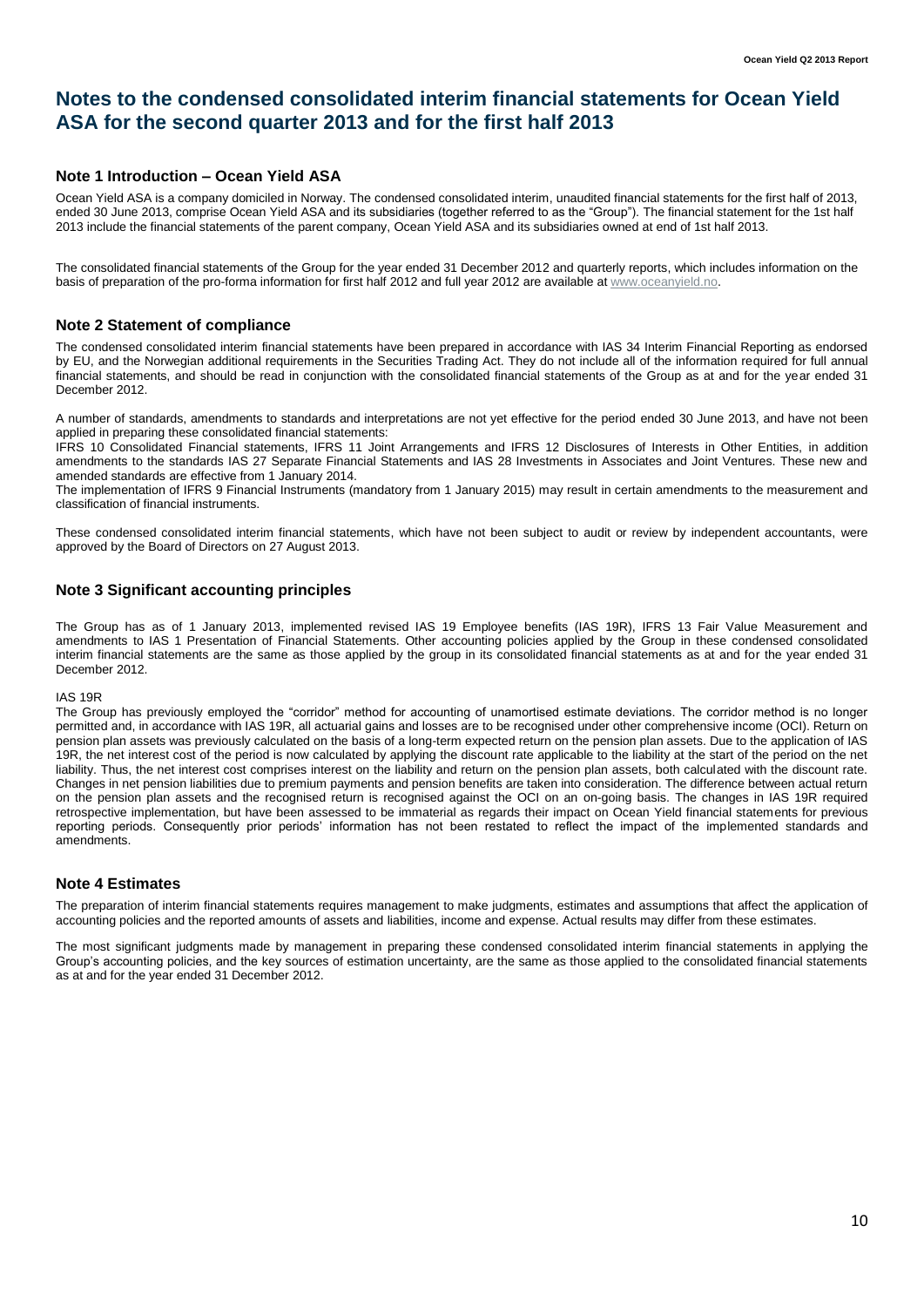#### **Note 5 Operating segments**

Ocean Yield identifies segments based on the Group's management and internal reporting structure.

|                                                             |      |                         |                |          | Pro forma                | Pro forma |
|-------------------------------------------------------------|------|-------------------------|----------------|----------|--------------------------|-----------|
| <b>Operating revenues</b>                                   |      | 1st Quarter 2nd Quarter | 2nd Quarter    | 1st Half | 1st Half                 | Jan - Dec |
| Amounts in USD million                                      | 2013 | 2013                    | 2012           | 2013     | 2012                     | 2012      |
| Aker Floating Production (Dhirubhai 1)                      | 35.0 | 34.9                    | 34.4           | 69.9     | 68.1                     | 133.1     |
| Aker ShipLease (Aker Wayfarer)                              | 10.3 | 10.1                    | 10.0           | 20.4     | 20.1                     | 40.6      |
| New Pollock (Geco Triton)                                   | 1.4  | 1.4                     | 1.4            | 2.9      | 2.9                      | 5.8       |
| Connector (Lewek Connector)<br>F-Shiplease (FAR Senator/FAR | 9.5  | 9.6                     | $\blacksquare$ | 19.0     | $\overline{\phantom{a}}$ | 8.5       |
| Statesman)                                                  | 0.4  | 4.0                     | $\sim$         | 4.4      |                          |           |
| <b>Operating revenues</b>                                   | 56.6 | 60.0                    | 45.8           | 116.6    | 91.1                     | 188.0     |

|                                                             |       |                         |             |          | Pro forma | Pro forma |
|-------------------------------------------------------------|-------|-------------------------|-------------|----------|-----------|-----------|
| <b>EBITDA</b>                                               |       | 1st Quarter 2nd Quarter | 2nd Quarter | 1st Half | 1st Half  | Jan - Dec |
| Amounts in USD million                                      | 2013  | 2013                    | 2012        | 2013     | 2012      | 2012      |
| Aker Floating Production (Dhirubhai 1)                      | 28.3  | 27.9                    | 27.9        | 56.2     | 51.6      | 98.9      |
| Aker ShipLease (Aker Wayfarer)                              | 10.3  | 10.1                    | 10.0        | 20.4     | 20.1      | 40.6      |
| New Pollock (Geco Triton)                                   | 1.4   | 1.4                     | 1.4         | 2.8      | 2.9       | 5.7       |
| Connector (Lewek Connector)<br>F-Shiplease (FAR Senator/FAR | 9.4   | 9.5                     | ۰           | 19.0     |           | 8.5       |
| Statesman)                                                  | 0.4   | 3.9                     | ۰           | 4.2      |           |           |
| Ocean Yield AS                                              | (0.9) | (2.2)                   | (0.5)       | (3.2)    | (0.5)     | (2.3)     |
| Other companies and eliminations                            | (0.0) |                         | $\sim$      | (0.0)    |           | (0.0)     |
| <b>EBITDA</b>                                               | 48.8  | 50.6                    | 38.8        | 99.4     | 74.0      | 151.4     |

#### **Note 6 Vessel operating expenses**

Vessel operating expenses are related to operating expenses for the *Dhirubhai-1.* 

#### **Note 7 Wages and other personnel expenses**

Wages and personnel expenses in Q2 2013 of USD 2.8 million include bonuses to employees in Ocean Yield of about USD 0.9 million. Expenses recorded in Q1 2012 include one-off costs related to a reduction of employees in Aker Floating Production AS in 2012.

#### **Note 8 Financial income**

Financial income in Q2 2013 includes recorded interest income related to the investment in AMSC bonds. The bonds carry interest at NIBOR + 4.75% p.a. and AMSC can choose to pay interest as Payment in Kind ("PIK"), where accrued interest is added to the principal outstanding each quarter. At initial recognition as of March 2012, Ocean Yield classified the AMSC bond into the category "available-for-sale" financial assets. Subsequent to initial measurement, the bonds are measured at fair value with changes therein included in other comprehensive income. Interest income is recognised under the effective interest method, with the effective interest rate being calculated on the instrument's initial recognition. Impairment losses are recognised in profit and loss as they arise. In the second quarter, a non-recurring item of approximately USD 2.8 million has occurred. Any other variation in value will be recorded through Other Comprehensive Income.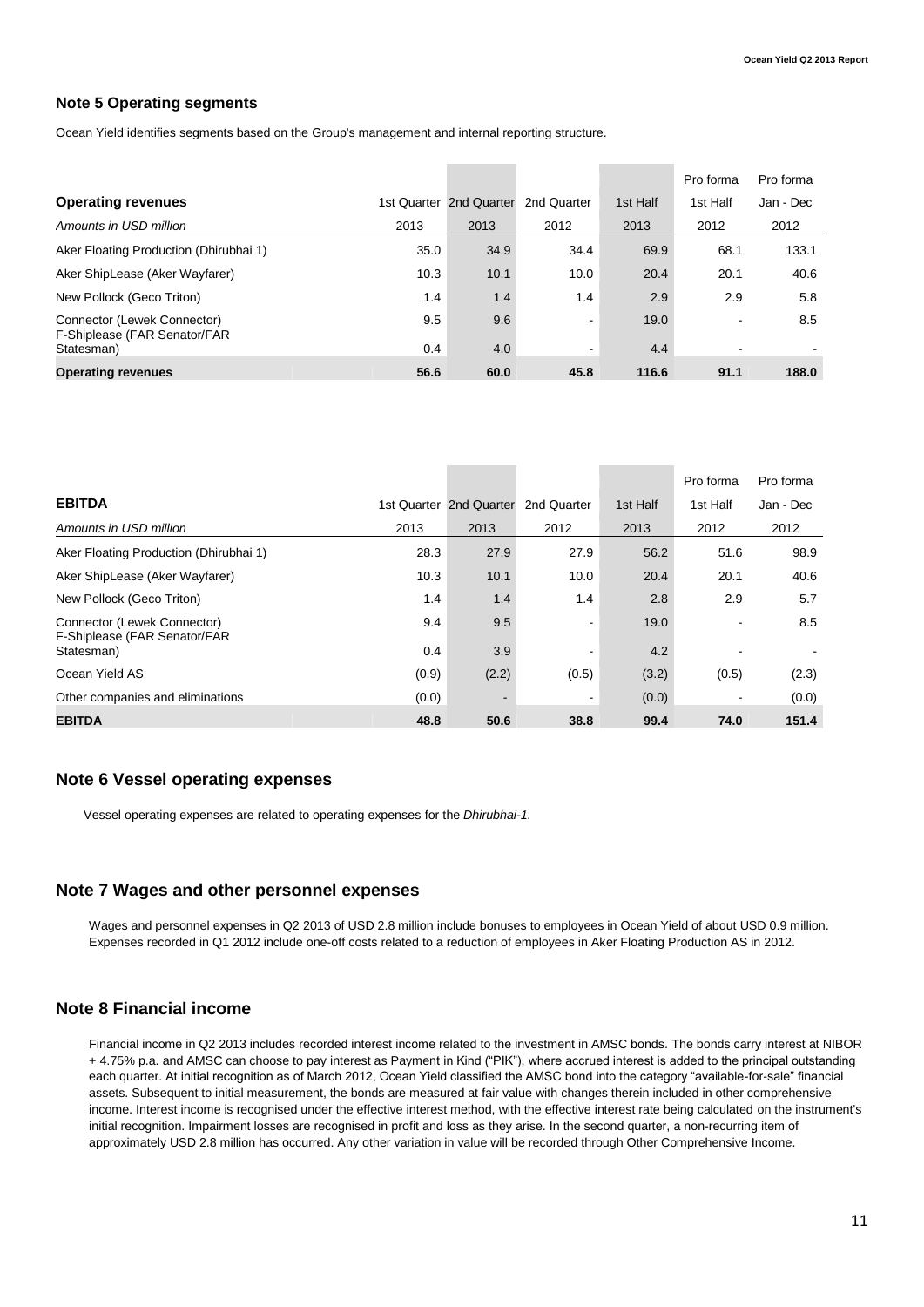#### **Note 9 Financial expenses**

Increase in Financial expenses is mainly related to drawdown of a new loan facility related to delivery of the AHTS vessel "Far Statesman". A loan of approximately USD 76 million (NOK 458 million) was drawn down on delivery of the vessel.

#### **Note 10 Mark to Market of Derivatives and Other Financial Instruments Recorded At Fair Value**

Mark-to-market of derivatives is mainly related to a cross currency interest rate swap on the NOK 600 million bond loan issued by Ocean Yield, where the coupon on the bond loan has been swapped from NIBOR+6.50% p.a. to LIBOR+7.07% p.a. The bond loan matures in July 2017. The cross currency interest rate swap and the investment in AMSC bonds are the Group's most significant financial instruments recorded at fair value and are considered by the Group to be level 2 financial instruments under the fair value hierarchy.

#### **Note 11 Vessels and equipment**

Material changes in vessels and equipment during 2013:

| Amounts in USD million                  | Dhirubhai-1 | Aker<br>Wavfarer | Geco<br>Triton           | Lewek<br>Connector | LH<br>Shiplease | <b>FAR</b><br>Senator/<br><b>FAR</b><br>Statesman | Total |
|-----------------------------------------|-------------|------------------|--------------------------|--------------------|-----------------|---------------------------------------------------|-------|
| Balance at 1 January                    | 579         | 240              | 15                       | 312                | 12              | ٠                                                 | 158   |
| Depreciation                            | $-33$       | -8               | -1                       | -7                 | $\blacksquare$  | -1                                                | -49   |
| Acquisition                             | -           | $\blacksquare$   | -                        | $\sim$             | 12              | 213                                               | 226   |
| Effect of movements in foreign exchange | -           | $-17$            | $\overline{\phantom{a}}$ | -                  | ۰               | $-10$                                             | $-27$ |
| <b>Balance at 30 June</b>               | 546         | 215              | 14                       | 305                | 25              | 202                                               | 1 307 |

#### **Note 12 Interest bearing debt**

Material changes in interest-bearing debt (short term and long term) during 2013:

|                                                       |                |                  |                   |           | <b>FAR</b>               |       |  |  |
|-------------------------------------------------------|----------------|------------------|-------------------|-----------|--------------------------|-------|--|--|
| Amounts in USD million                                | Dhirubhai-1    | Aker<br>Wayfarer | Ocean Yield<br>AS | Connector | Senator/FAR<br>Statesman | Total |  |  |
| Balance at 1 January                                  | 344            | 184              | 105               | 224       |                          | 858   |  |  |
| New loans                                             | 17             |                  | 20                | ٠         | 160                      | 197   |  |  |
| Repayments<br>Effect of movements in foreign exchange | (44)           | (9)              | ۰                 | (10)      | (1)                      | (64)  |  |  |
| and loan fees expensed out                            | $\blacksquare$ | (13)             | (7)               | ٠         | (7)                      | (27)  |  |  |
| <b>Total interest-bearing liabilities</b>             | 317            | 162              | 118               | 214       | 152                      | 964   |  |  |
| Long-term                                             | 262            | 145              | 98                | 195       | 139                      | 839   |  |  |
| Short-term loan                                       |                |                  | 20                |           |                          | 20    |  |  |
| 1st year instalments                                  | 56             | 17               | ۰                 | 20        | 13                       | 105   |  |  |
| <b>Total interest-bearing liabilities</b>             | 317            | 162              | 118               | 214       | 152                      | 964   |  |  |

As commented in the Q1 2013 report, a new loan facility was made available to Ocean Yield in Q2 2013, related to the cash sweep payment on the loan related to the *Dhirubhai-1*, where the Company could re-draw the amounts that had been paid under the cash sweep. A total of USD 17 million was drawn under this facility in Q2 2013.

A short-term loan of USD 20 million was provided to Ocean Yield at the end of June 2013. This loan was repaid on July 5<sup>th</sup> 2013.

#### **Note 13 Share capital and dividend**

As of 30 June 2013 Ocean Yield had issued 100 million ordinary shares. Subsequent to the IPO, the company has a share capital of NOK 1,337,361,100 divided into 133,736,110 ordinary shares, each having a par value of NOK 10.00. Gross proceeds from the offering were NOK 904.1 million, including proceeds from an additional 236,110 shares subscribed by Ocean Yield's management and key employees.